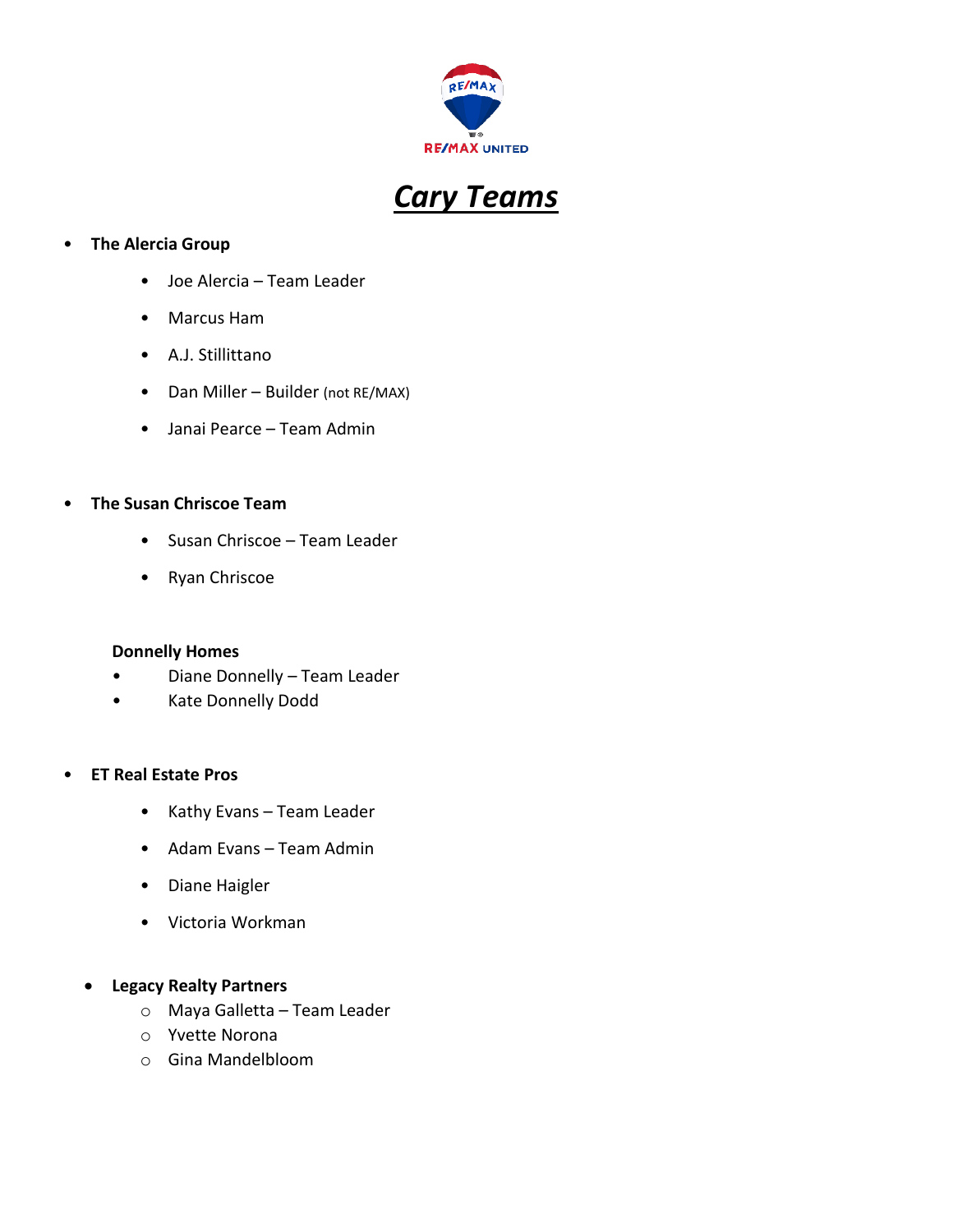# • **Chuck and Cindy Group**

- Chuck Hinton Team Leader
- Cindy Leonard
- Merry Ann Cutler
- Kristin Wilson Team Admin

# • **Team Rick**

- Rick Mangrum Team Leader
- Shanda Heller
- Michelle Mangrum
- Julian Sodano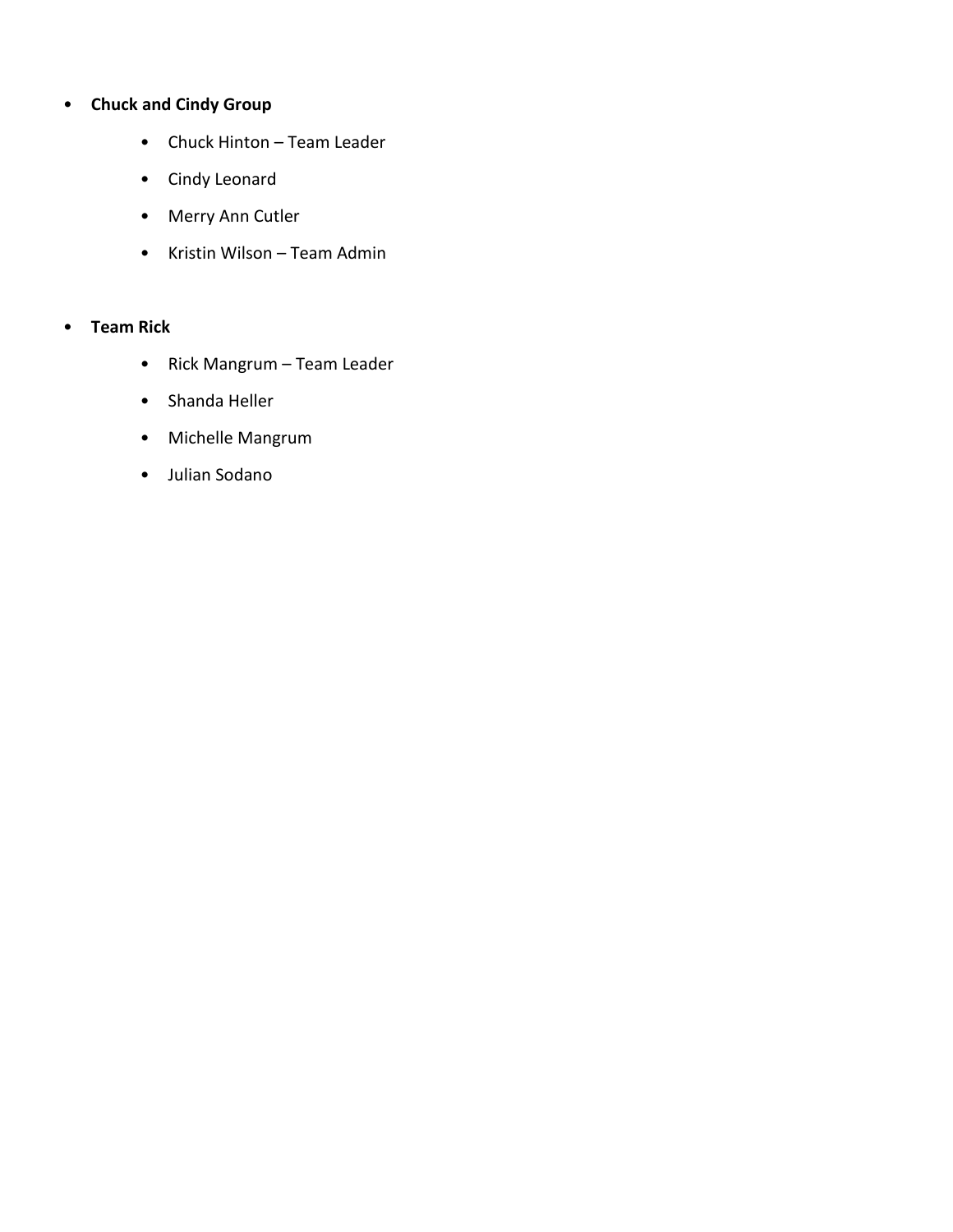

# *Raleigh Teams*

## • **Carson Cobb Team**

- Carson Cobb Team Leader
- Debra Cobb

#### • **Janice Rosenberg & Team**

- Janice Rosenberg Team Leader
- Catherine (Kitty) Comer Team Manager
- Nancy Fredette
- Susan Tonnemacher
- Sarah Kennedy
- Emily Chandler Listing Coordinator
- Chris Gray Team Admin

#### • **Mindy Oberhardt Team**

- Mindy Oberhardt Team Leader
- Lynn Goldenberg Agent/Administrator

#### • **The Kane Group**

- Jim Kane Team Leader
- Jonathan Kane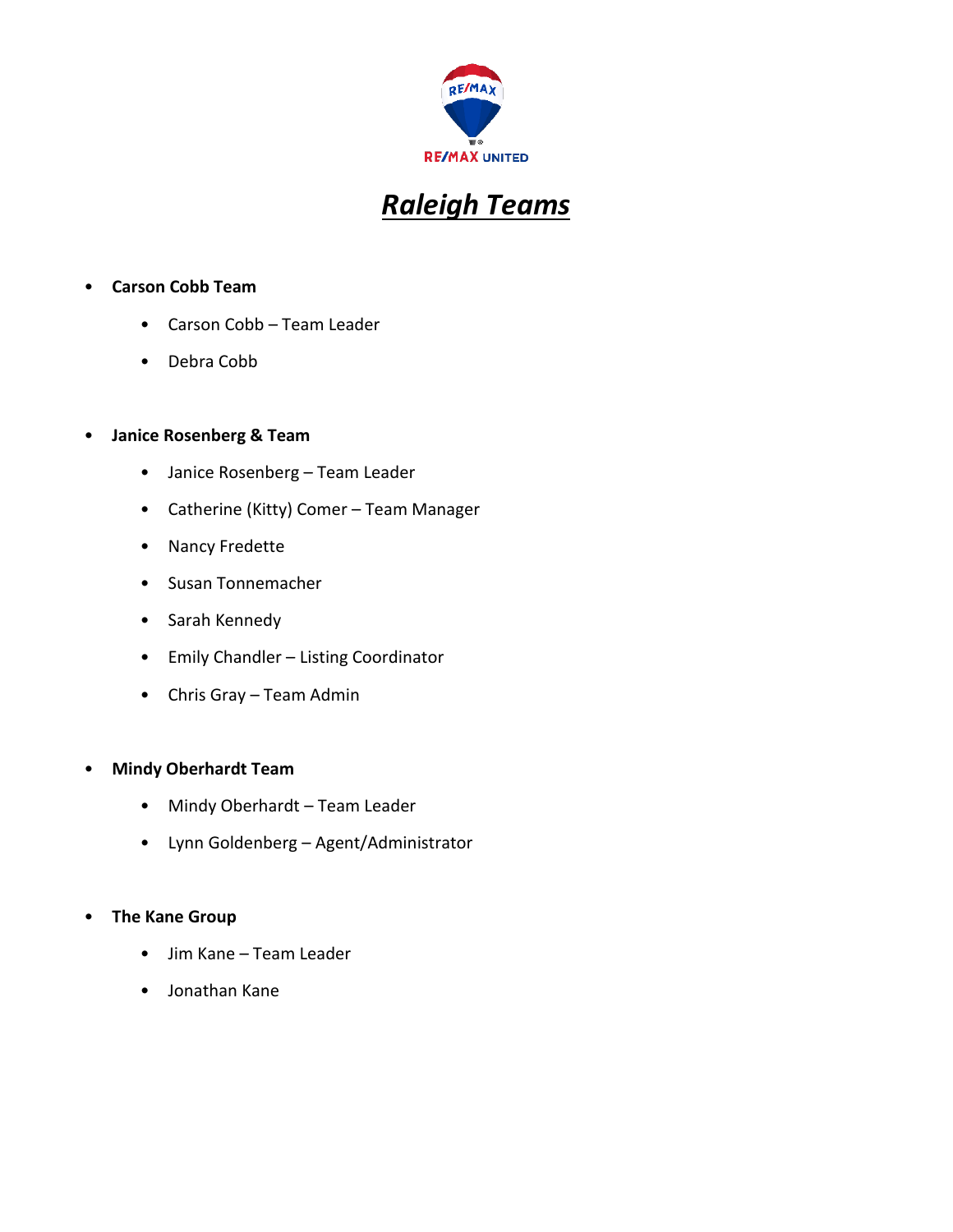## • **Debby Wimsatt & Team**

- Kiana Daniel Admin
- Jay Uthamanthil
- **Holoman Realty Group**
	- Debbie Holoman Team Leader
	- Neva Miller
	- Robyn Myers
	- Angela Weir